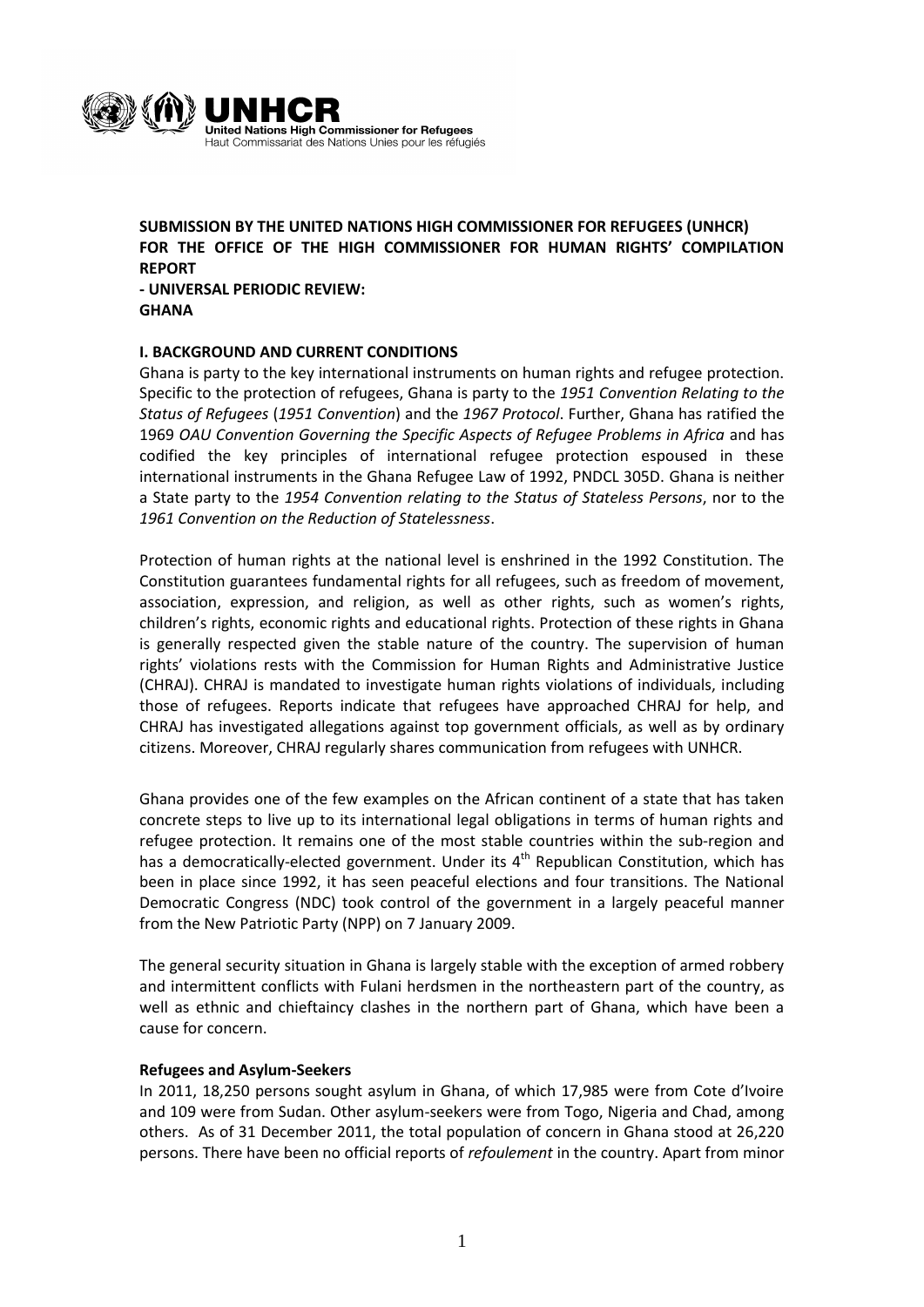incidents of xenophobia towards refugees, the country as a whole remains accessible to persons of concern.

Ghana provides a working environment in which UNHCR and other humanitarian agencies can easily operate. The country remains hospitable to the influx of refugees into Ghana. However, the previous inactivity of the Ghana Refugee Board (reconstituted in February 2011, two years after its dissolution) and three cabinet reshuffles (the most recent being the reappointment of the Minister for the Interior on 25 January 2012) have stifled the institutional memory and slowed down the Government's responsiveness to refugee issues, two of which are of paramount importance in 2012: the protracted Liberian refugee situation and the Ivorian refugee situation.

In 2011, the political tension in Cote d'Ivoire triggered an influx of over 17,000 asylumseekers into Ghana. The Minister for the Interior officially decided to grant *prima facie* refugee status to Ivorian asylum-seekers, which the government stated will be published in the official gazette. In accordance with international refugee law, in September 2011, a Tripartite Agreement was signed between the governments of Cote d'Ivoire and Ghana and UNHCR, following which a Tripartite Commission was established with key representation from the relevant government agencies to facilitate the voluntary repatriation of Ivorian refugees in Ghana in safety and dignity. As of 31 December 2011, the total population of Ivorian refugees in the country numbered 10,091. In January 2012, UNHCR received requests for 56 individuals to return, and 46 individuals were assisted to return on 9 February 2012. However, as of early 2012, there have been very few requests for facilitated return.

Liberian refugees, who constitute 46.4% of the refugee population, reside predominantly in the semi-urban Buduburam Refugee Settlement in the Central Region and in the remotely coastal Krisan Refugee Settlement in the Western Region. Successful voluntary repatriation exercises contributed to the reduction of the population from over 18,000 in early 2008 to 11,301 as of 31 December 2011.

In addition to the Ivorian and Liberian refugees, Ghana experienced an influx of Togolese refugees in 1991-92 and in 2005. The Government granted them prima facie status. Pursuant to a Tripartite Agreement on the voluntary repatriation of Togolese refugees in Ghana signed on 11 April 2007, thousands of Togolese refugees were assisted in returning to Togo. At the end of December 2011, the Togolese refugee population in Ghana stood at 1,906 persons.

Refugees living in Ghana have enjoyed protection under the Ghana Refugee Law, which details the rights and obligations of refugees and their families, the conditions refugees must meet to obtain employment, and procedures to naturalize, among other issues.

# **II. ACHIEVEMENTS AND POSITIVE DEVELOPMENTS**

UNHCR commends the Government and the people of Ghana for providing hospitality to refugees, especially to those from Liberia and Togo, for the past two decades.

UNHCR also commends the Government of Ghana for agreeing to enroll refugees into the national identification and health schemes through the National Identification Authority and the National Health Insurance Authority respectively. The national identification scheme seeks to provide identification documents to all Ghanaians and foreign nationals lawfully in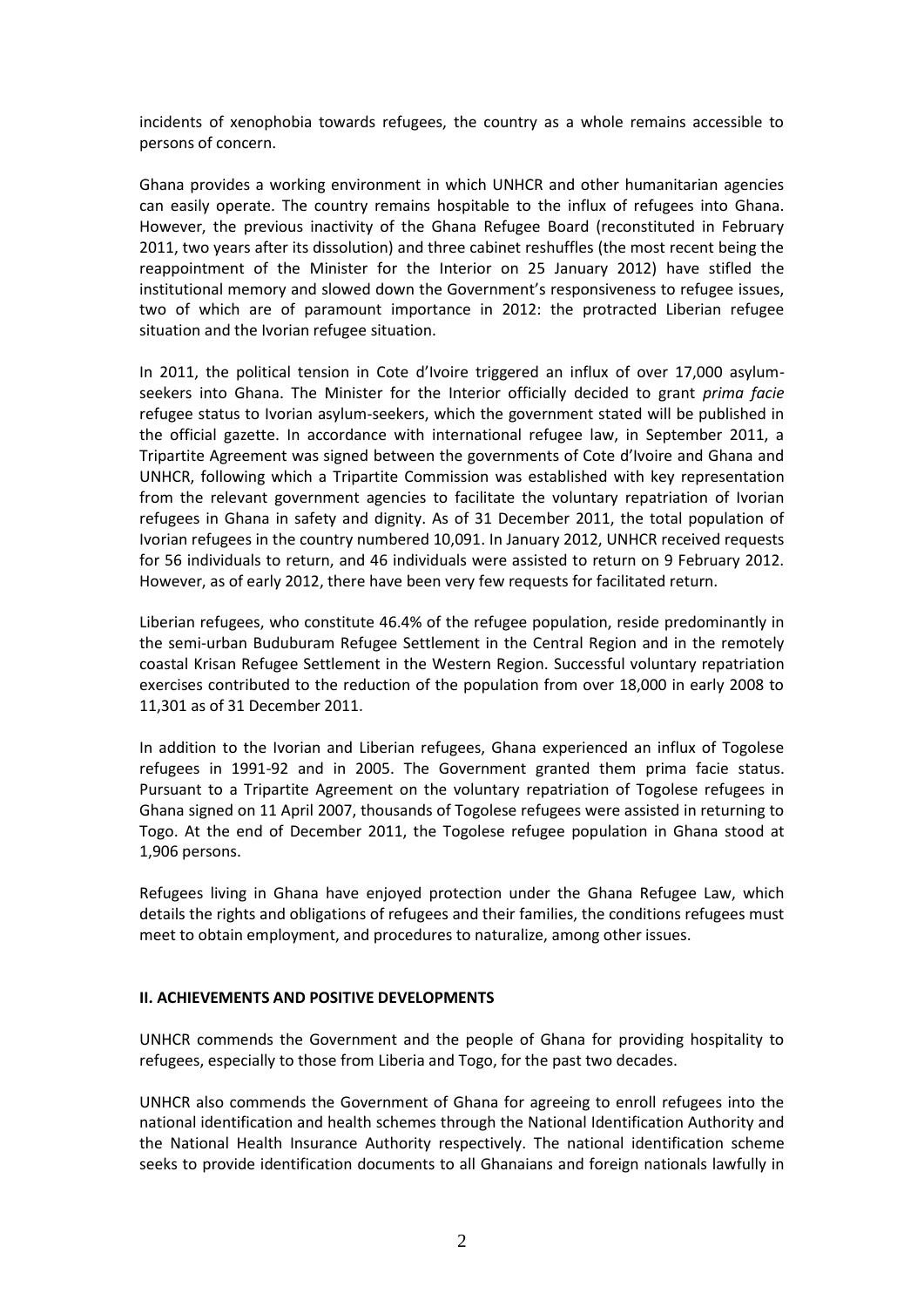Ghana, including recognized refugees and asylum-seekers. Thus far, approximately 1,100 refugees have been registered on the scheme. Approximately 6,338 refugees – which includes, among others, approximately 4500 Liberians, 1250 Togolese and 200 Sudanese – have been registered under the national health insurance scheme as of December 2011. This has improved the health conditions of refugees living in rural settings, as well as vulnerable persons living in the semi-rural and urban areas, by providing basic healthcare and treatment, including drugs and caesarean operations.

### **III. CHALLENGES, CONSTRAINTS AND RECOMMENDATIONS**

### **Issue 1: Lack of Local Integration Policy**

The Liberian and Togolese refugee populations are in a protracted refugee situation. The Government of Ghana has been officially informed of the invocation of cessation of refugee status for Liberian refugees on 30 June 2012, and there have been discussions between UNHCR and relevant government partners on the importance of a local integration policy. To date, the Government of Ghana has not communicated its local integration policy to UNHCR or to the persons of concern. Thus, approximately 3,000 persons who opted for local integration during a profiling exercise held in 2009 have remained in limbo. Pending a decision by the Government on the legal aspect of local integration, UNHCR continues to promote self-reliance among the Liberian refugees to ensure that refugees are no longer dependent on humanitarian assistance and to enable them to acquire skills they can use in the country of asylum; they are also provided with ILO recognized certification and start-up kits. UNHCR further assists the host community to enhance the relationship between refugees and the host community.

Despite public declarations by government officials that the Budubruam Settlement will be closed, no alternative sites have been suggested. Efforts by UNHCR, in collaboration with district assemblies and traditional leaders, to identify alternative sites for relocating refugees within the context of local integration were stalled as a result of a decision by the central government to take over the process.

**Recommendation:** The Government should declare its local integration policy for the protracted refugee populations, particularly Liberians, and facilitate the integration and assimilation of refugees opting for local integration in Ghana pursuant to Article 34 of the *1951 Convention*. The Government should ensure that, at the end of the integration process, refugees opting for local integration are granted rights and entitlements commensurate with those enjoyed by foreign citizens legally residing in the country, including freedom of movement; access to education and the labour market; access to property; access to valid travel and identity documents; and access to the realization of family unity.

# **Issue 2: Documentation**

According to Articles 25, 27 and 28 of the *1951 Refugee Convention*, States Parties are obliged to take all necessary measures to register and document refugees and asylumseekers on their territory as quickly as possible upon their arrival and to issue identity papers and travel documents. Since 2003, when the Government of Ghana issued identity cards to refugees following a comprehensive registration exercise, there has been no further issuance of identity cards to refugees. In order to provide refugees with some form of identity documents, UNHCR started issuing Attestation Letters which were valid for six months. Following the reconstitution of the Ghana Refugee Board in 2011, the Board has, in principle, agreed to take over the issuance of Attestation Letters to the population of concern. This is yet to be implemented fully across the country.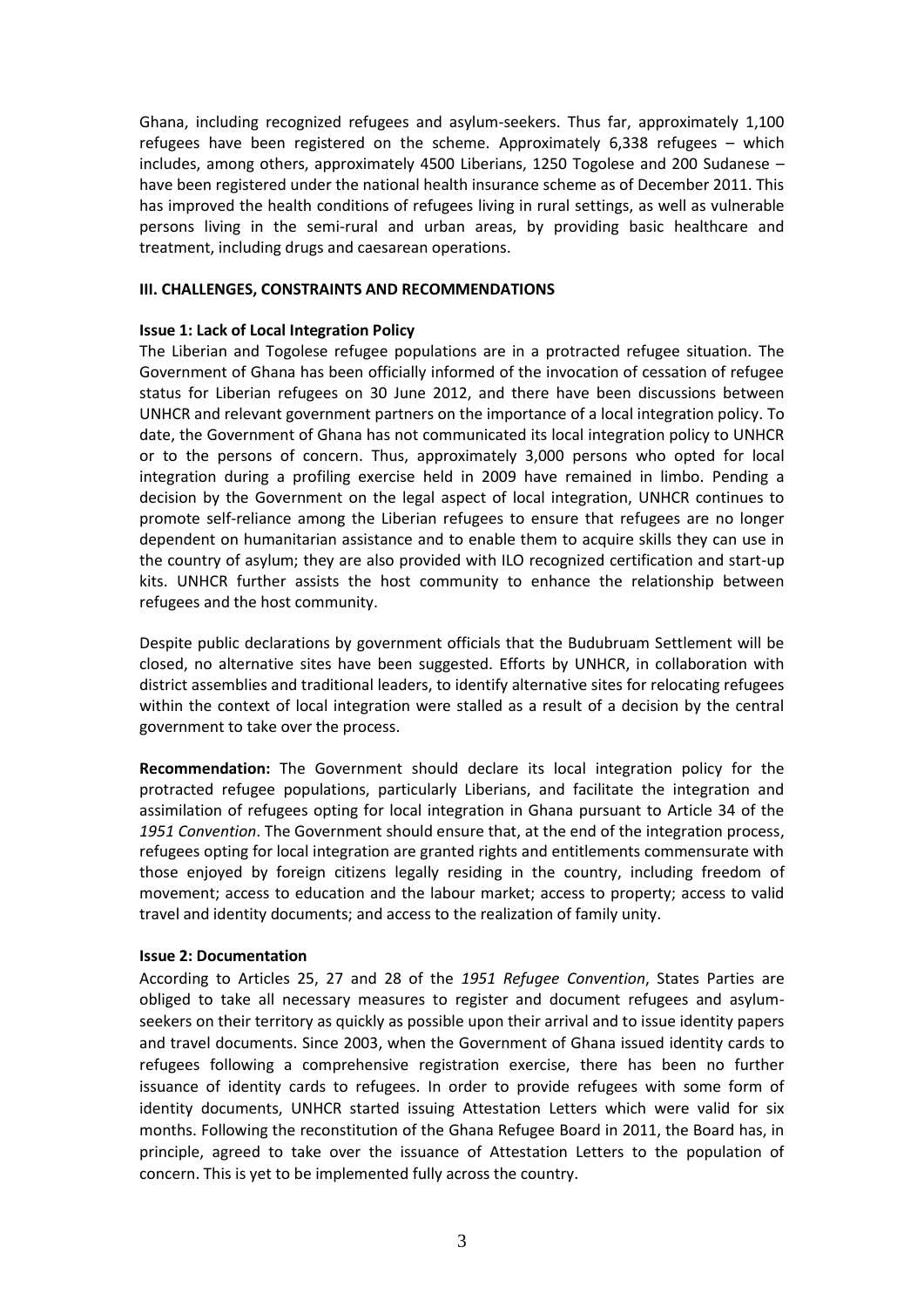The lack of identity documents has impacted refugees negatively, particularly with regard to registration in the national identification scheme. While the National Identification Authority is willing to register refugees and asylum-seekers in the scheme, they require that they provide documentation to prove their status before they can register. Thus, refugees who have arrived in Ghana after 2003 – and thus have not received documentation from the Ghana Refugee Board since its reconstitution in 2011 – are unable to register in the national identification scheme.

Moreover, pursuant to the International Civil Aviation Organization (ICAO) Regulations, Member Countries agreed to start issuing biometric or machine-readable travel documents by April 2010. However, the Government of Ghana has not started issuing machine-readable Convention Travel Documents (CTDs) to refugees who intend to travel outside the country.

**Recommendation:** The Government should fulfil its obligations under international law by issuing identity documents to enable refugees to register in the national identification scheme, which would eventually facilitate access to basic services. Also, the Government should meet its international obligation to issue refugees machine-readable CTDs.

### **Issue 3: Civilian Character of Asylum**

Following the arrest of Cote d'Ivoire's former president Laurent Gbagbo in April 2011, the profile of asylum-seekers from Cote d'Ivoire through the Elubo border of Ghana changed significantly. Unlike earlier movements, where women and children were predominant, there was a sudden increase in single men, including students. After establishing a prescreening mechanism with the Ghana Immigration Service (GIS), UNHCR was able to identify persons suspected to be combatants and former combatants in the armed conflict in Cote d'Ivoire. Thus far, UNHCR, (with limited support from the Government of Ghana) has interviewed approximately 600 persons, out of which about 125 persons have been identified as direct participants in the armed conflict. These persons continue to live at the Eagle Star Reception Center with other civilians, even though UNHCR has continuously advocated for the Government to take ownership of the screening process of such persons and to ensure separation from the general population to preserve the civilian and humanitarian character of asylum.

**Recommendation:** The Government should develop a national policy in conformity with international norms to address issues of separating combatants and former combatants from civilians, implementing rehabilitation programmes for persons identified as combatants and former combatants and screening new arrivals effectively to maintain the civilian character of asylum.

# **Issue 4: Revocation of Refugee Status**

There are currently about 2,500 Togolese in Ghana whose refugee status has been revoked pursuant to verbal statements from the Government. The revocation, according to the Government, was implemented following a 1997 protection assessment of Togolese refugees in the Volta Region. Ironically, all persons whose refugee status was allegedly revoked in 1997 were issued refugee identity cards following a comprehensive registration exercise in 2003. Despite the issuance of identity cards and the failure of the Government to furnish UNHCR with documentary evidence of the protection assessment conducted in 1997, the Government maintains that these persons are no longer refugees, making it difficult for UNHCR to directly assist, and to pursue durable solutions for this population.